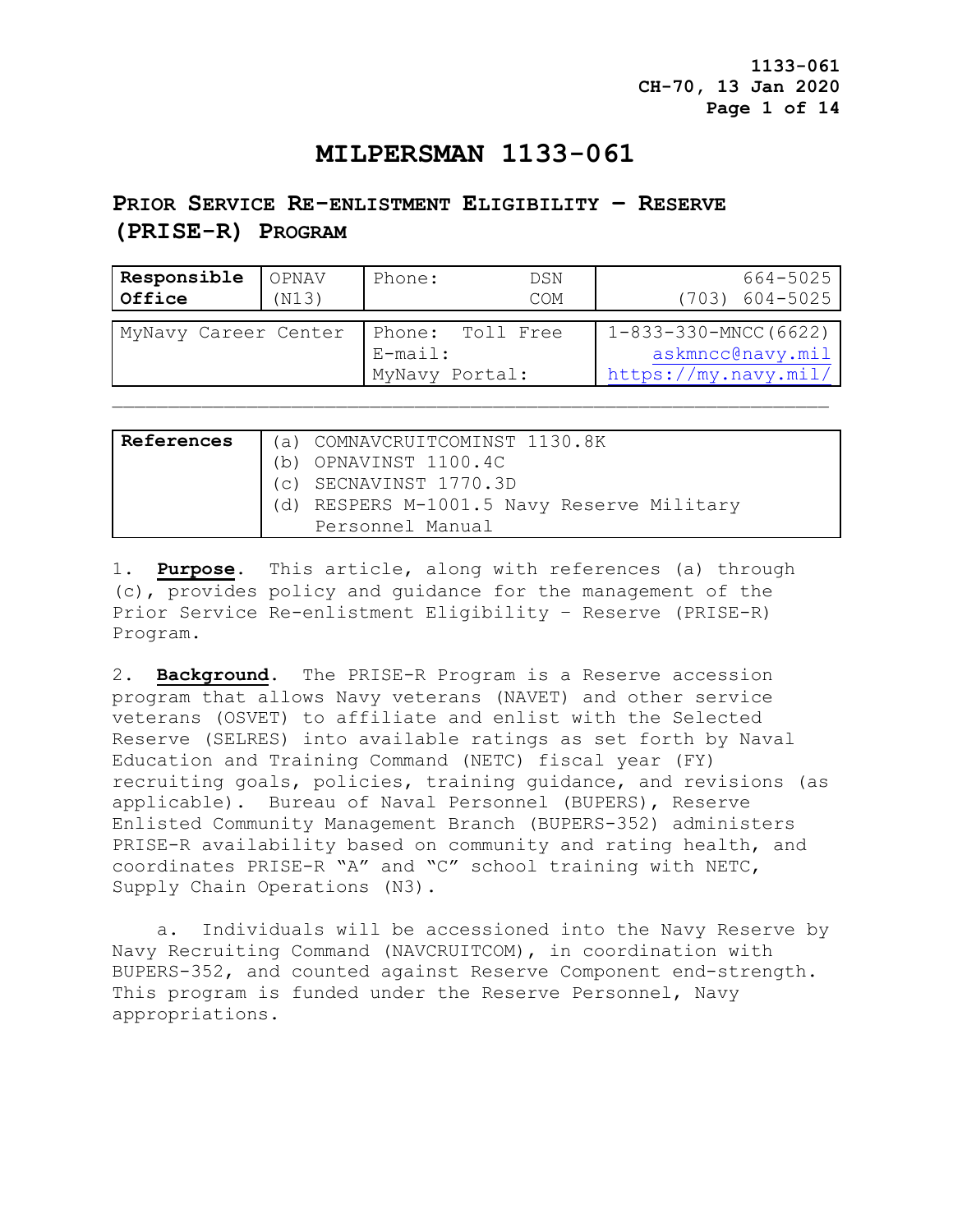## b. **Definitions**

 (1) **NAVET**. Per reference (a), NAVETs are applicants whose last tour of active duty or active duty for training (ADT) was in the U.S. Navy or Navy Reserve, have been discharged or released for more than 24 hours, and who completed a minimum of 12 consecutive weeks of active duty or ADT.

 (2) **OSVET**. Per references (a) and (b), OSVETs are prior service veterans whose last tour of active duty or ADT was in a military branch of service other than the U.S. Navy or Navy Reserve, and who completed a minimum of 12 weeks of active duty or ADT.

 (3) **Entry Rating**. For the purpose of this instruction, the entry rating is defined as the rating and rate that the NAVET previously held at discharge, as reflected in Navy personnel systems. OSVETs do not have an entry rating so they will enter as a non-rated seaman (SN), regardless of military occupational specialty.

 (4) **Temporary Rating**. For the purpose of this article, the temporary rating is defined as the rating to which the NAVET or OSVET is requesting to convert upon accession.

 (5) **Permanent Rating**. For the purpose of this article, the temporary rating becomes the permanent rating when the NAVET or OSVET successfully completes all requirements for conversion.

3. **Program Requirements**. Applicants must meet basic enlistment eligibility and rating-specific requirements, as well as program requirements listed in reference (a), which include the following:

 a. must be in pay grades E-3 through E-6, and within the following time in service (TIS) criteria as calculated from their adjusted pay entry base date upon enlistment:

| Pay Grade      | TIS from PEBD       |
|----------------|---------------------|
| Designated E-3 | Fewer than 8 years  |
| $F - 4$        | Fewer than 10 years |
| $E-5$ & $E-6$  | Fewer than 16 years |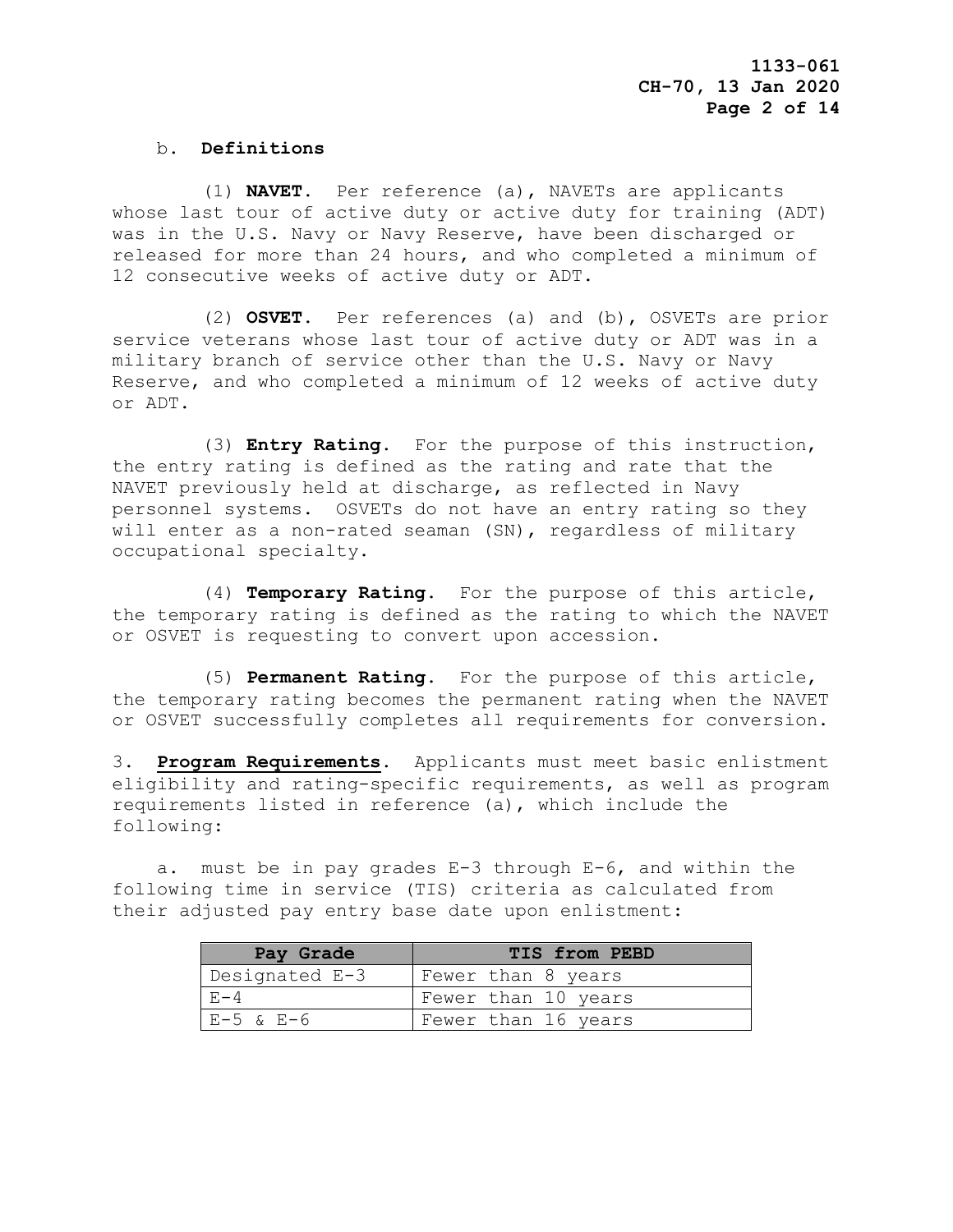b. have no previous nonjudicial punishment or convictions in civilian or military courts within the previous 48 months.

c. break in service cannot exceed 10 years.

 d. NAVETs and OSVETs may apply for any temporary rating with an available PRISE-R affiliation quota as determined by BUPERS-352 and coordinated with NAVCRUITCOM.

 e. NAVETs or OSVETs who previously enlisted under PRISE-R and failed to make their temporary rating their permanent rating will only be considered on a case-by-case basis based upon the needs of the Navy, as determined by BUPERS-352.

 f. NAVETs who did not serve a minimum of 24 months in their permanent rating will only be considered on a case-by-case basis based upon the needs of the Navy, as determined by BUPERS-352.

4. **Program Obligation.** All Service members must obligate in the SELRES (drill pay status) for a minimum of 4 years from the date of enlistment or affiliation, unless waived by BUPERS-352, based upon the needs of the Navy. If the Service member accepts an authorized bonus for the requested conversion rating, the Service member must be able to obligate in the SELRES (drill pay status) for a minimum of 6 years from the date of enlistment or affiliation. Conversion to another rating will only be considered after a PRISE-R Sailor has served a minimum of 24 months in the Sailor's permanent rating, and is solely based upon the needs of the Navy.

5. **Training Requirements**. PRISE-R Program requirements will be outlined on NAVPERS 1070/613 Administrative Remarks <https://www.mynavyhr.navy.mil/References/Forms/NAVPERS/> per enlistment contract annexes. Service members will be required to complete an "A" school or "A" and "C" school (as applicable), or participate in the Navy-wide advancement examination and achieve a passing score to make the new rating permanent.

### a. **Service School Requirements**

 (1) For ratings that require service school training, PRISE-R accessions will receive ADT orders for either "A" and or "C" school per contract annexes.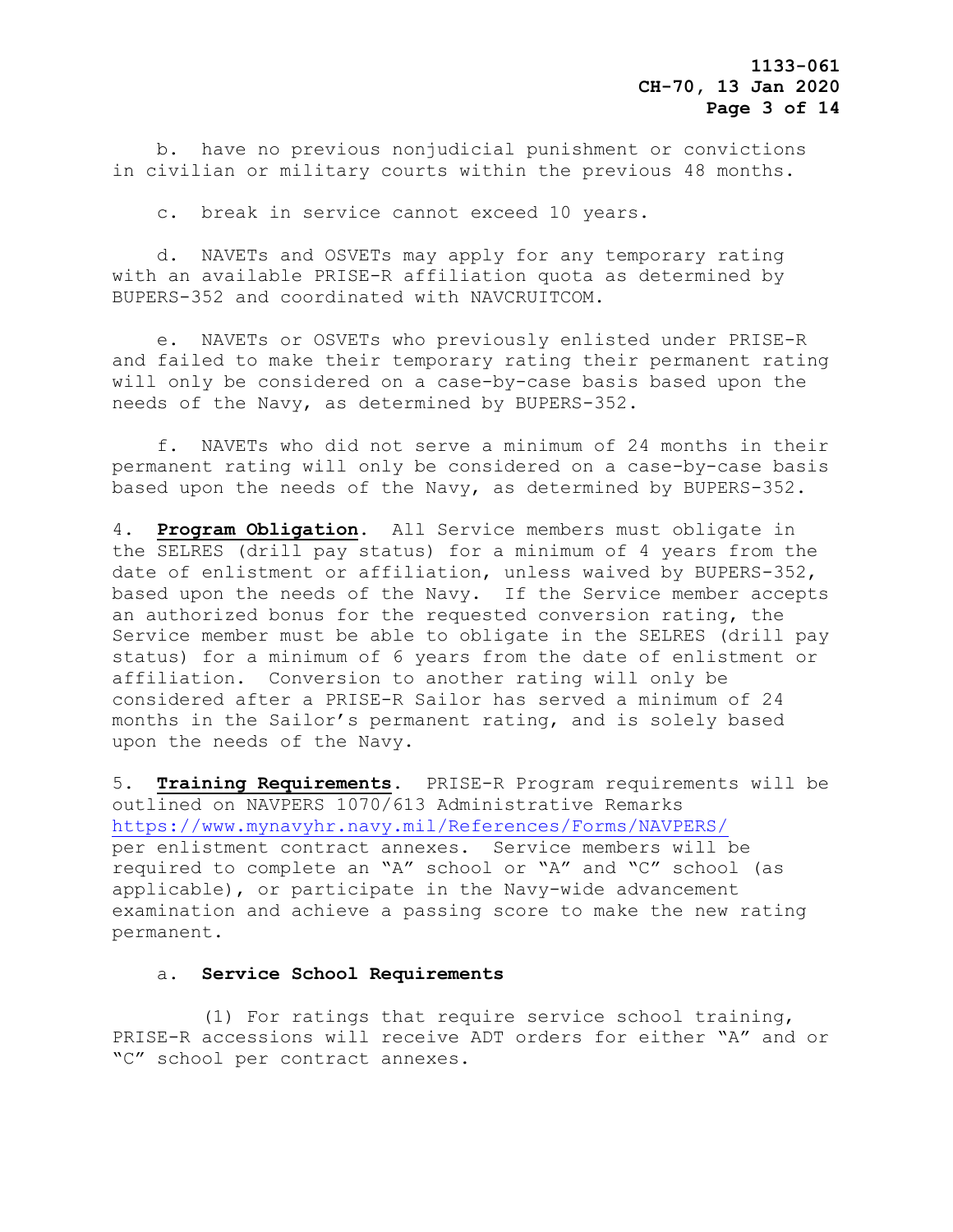**1133-061 CH-70, 13 Jan 2020 Page 4 of 14**

 (2) Sailors guaranteed "A" and or "C" school must report to the required school within 18 months from the date of affiliation. Coordination is required by the Sailor, the Navy Reserve activity (NRA), and Commander, Navy Reserve Forces Command (COMNAVRESFORCOM), Training Department (N7) to ensure sufficient "A" and "C" school seats are available to meet the demand and to ensure the Sailor is actively pursuing PRISE-R Program requirements.

(3) Changes to Course Convene Dates within 18 Months

 (a) In cases where the Sailor is unable to attend the scheduled convene date, the Sailor must initiate convene date change request per COMNAVRESFORCOM guidance.

 (b) Changes to course convene dates may be requested by the Sailor and submitted for approval to COMNAVRESFORCOM (N7) on a case-by-case basis. COMNAVRESFORCOM (N7) will ensure that changes to course convene dates are closely coordinated with NETC (N3) and BUPERS-352 (as necessary). The NRA must submit Sailors' requests for changes no less than 30 calendar days prior to the course convene date. Requests made less than 30 calendar days will only be considered under extenuating circumstances.

 (c) In cases where a scheduled convene date is changed, other than requested by the Sailor, the NRA must inform the Sailor of the convene date change.

(4) "A" or "C" School Extensions Beyond 18 Months

 (a) An extension may be granted by COMNAVRESFORCOM (N7) on a case-by-case basis if a Sailor is not able to report to the required "A" and or "C" school within 18 months of affiliation. Requests from the Sailor must be submitted via the NRA to COMNAVRESFORCOM (N7) no later than 60 days prior to program expiration.

 (b) Extension Request Package. Sailors must initiate extension requests through their NRA to COMNAVRESFORCOM via PRISE-R portal accessible through the Navy Reserve Homeport.

 (5) If accelerated advancement at "A" and or "C" school applies, see MILPERSMAN 1430-010.

(6) Failure to Complete Pipeline Training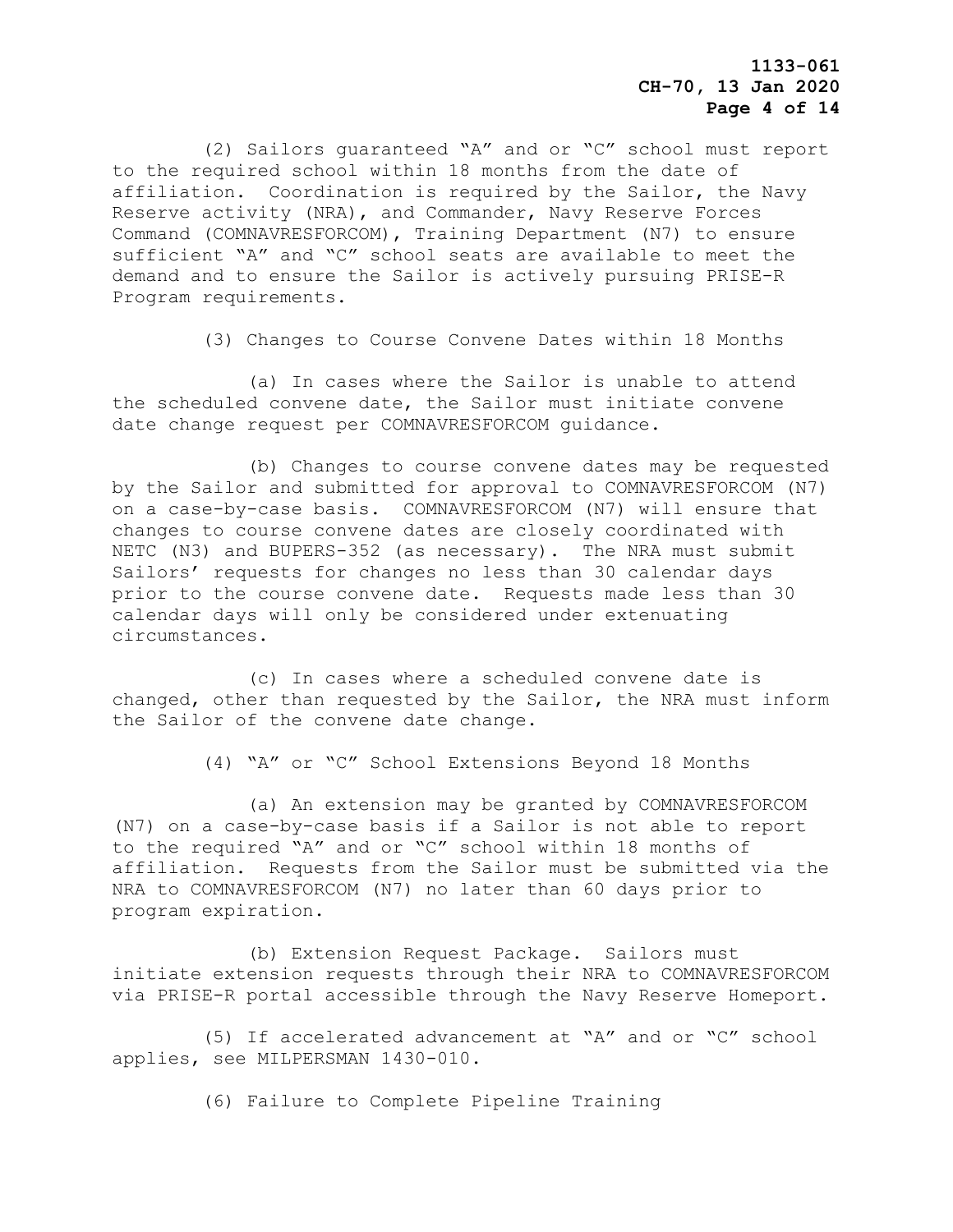(a) Sailors in "A" and or "C" school who fail to attend within the first 18 months, fail to complete or fail for academic or administrative reasons will either be forceconverted, or reverted to their entry rating, as determined by BUPERS-352, based upon the needs of the Navy. NRAs will transfer Service members who are not force-converted or who do not continue service in the SELRES to the Individual Ready Reserve (IRR) "not recommended for re-affiliation" within 30 calendar days of failure in their entry rating. Refer to paragraph 6 of this article for additional guidance.

 (b) Sailors who fail to complete "A" and or "C" school for disciplinary reasons will be processed for administrative separation per MILPERSMAN 1910 articles. Sailors involved in incidents requiring disciplinary actions while at "A" or" C" school will be adjudicated at the training command.

 (c) Sailors failing to complete "A" and or "C" school due to an injury, illness, or disease will follow guidelines established in reference (c) for requesting medical hold (MEDHOLD) orders or line of duty (LOD) benefits. The NRA medical department representative (MDR) will be notified of the Sailor's medical status while on orders (as applicable); medical department representative will follow up on or initiate the LOD process upon the Sailor's return from "A" or "C" school. Navy Personnel Command (NAVPERSCOM), MEDHOLD, LOD, and Medical Retention Review Division (PERS-95) will determine whether the Service member will receive medical care while on active duty under MEDHOLD orders, or be released from orders and receive care under the LOD Program. Future PRISE-R status will depend upon final medical determination.

 (d) PRISE-R Sailors who successfully complete "A" school but **fail to complete a required follow-on "C" school** will lose their original bonus eligibility, if at the time of affiliation, the bonus was contingent upon successful completion of "C" school.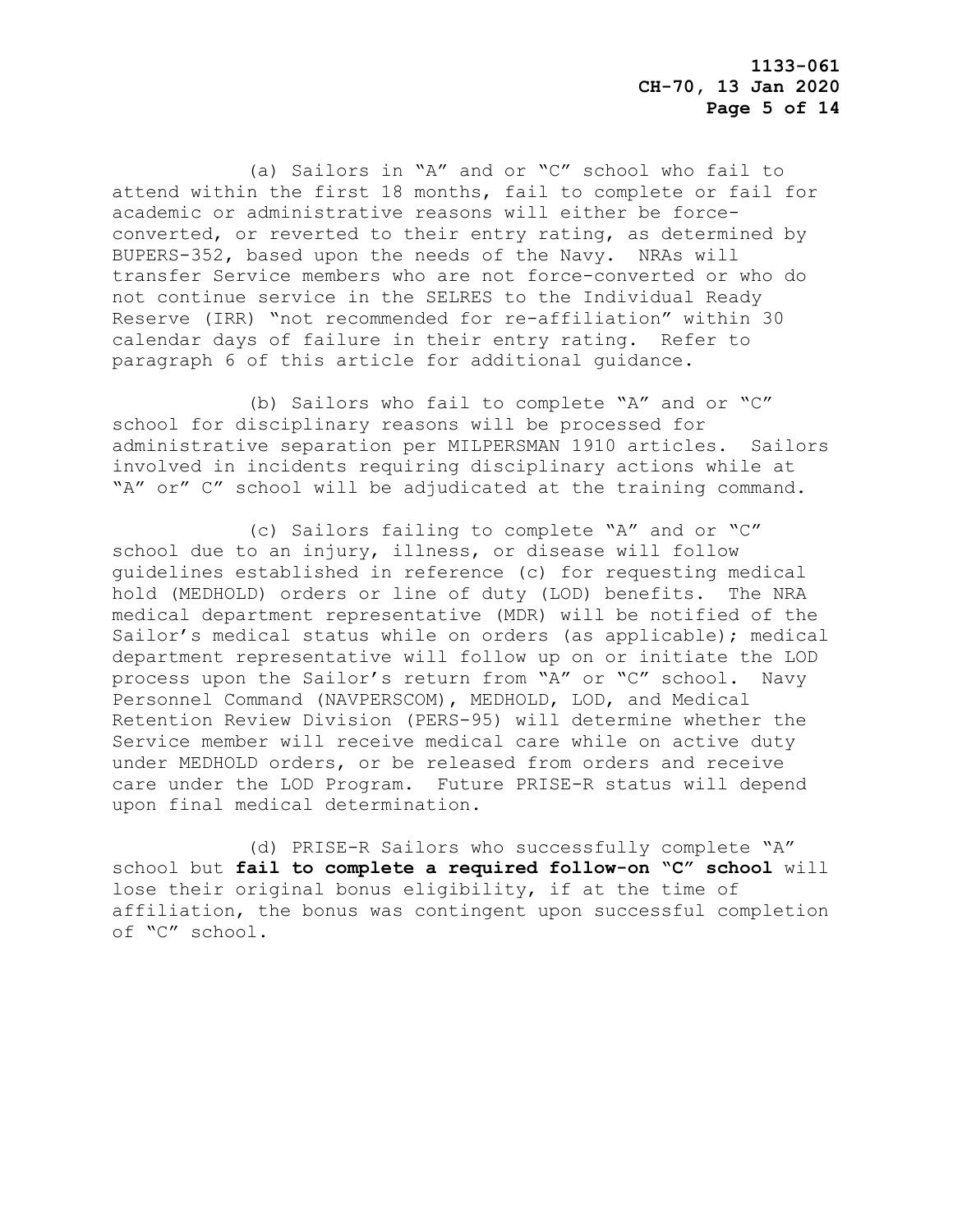#### b. **Non-Service School Requirements**

 (1) Personnel accepted into a rating that does not require "A" or "C" school must complete lateral conversion (e.g., boatswain's mate third class (BM3) to logistics specialist third class (LS3)) prerequisites, as described in paragraph 5b(2) below, within 18 months from date of enlistment or affiliation, unless modified by waiver from COMNAVRESFORCOM, Manpower and Personnel (N1).

 (2) PRISE-R personnel accepted into a rating that does not require "A" or "C" school have two Navy-wide advancement examination cycles within their first 18 months of affiliation to make their rating permanent by achieving a passing score for the pay grade of their temporary rating (e.g., BM3 in the temporary rate and rating of LS3 takes the LS3 examination, and upon achieving a passing score makes LS3 the permanent rate and rating). PRISE-R personnel whose entry pay grade is E-3, and thus must participate in the E-4 advancement exam of their temporary rating, and achieve a passing score, make the temporary rating permanent (e.g., YNSN in the temporary pay grade and rating of LSSN achieves a passing score on the LS3 examination, makes LSSN the permanent rating and pay grade). However, if an E-3 passes the E-4 advancement exam **and** meets all eligibility requirements for advancement to the next pay grade, the Sailor's temporary rating is made permanent at the next higher pay grade (e.g., YNSN in the temporary rating and pay grade of LSSN passes the LS3 exam and meets all eligibility requirements for advancement to LS3 makes LS3 the permanent rate and rating). All other personnel under the PRISE-R Program are not eligible for advancement until their rating is made permanent. Participants who fail to achieve a passing score by the end of the second exam cycle must transfer to the IRR in their entry rating.

 (3) Failure to complete any of the program requirements within the required timeframe or prior to reaching high year tenure, whichever is earlier, must result in Service member's termination from the PRISE-R Program. NRAs will transfer Service members to the IRR "not recommended for re-affiliation" within 30 days of failure.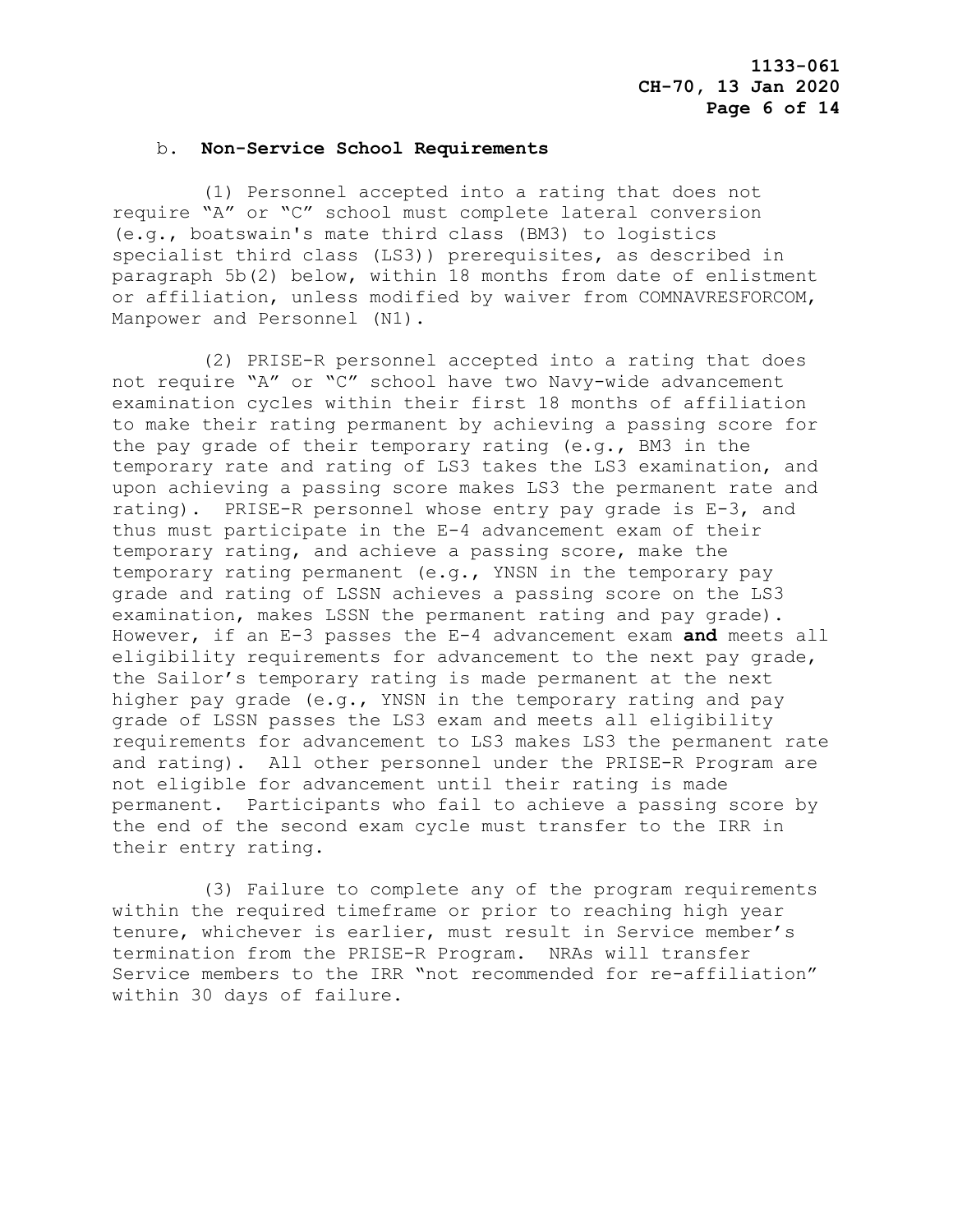### 6. **Reversion Requests**

 a. All reversion requests for PRISE-R Sailors that fail to make their temporary ratings permanent and desire to remain in a pay status must be submitted by the Sailor via the NRA to BUPERS-352 for adjudication. In cases where a Service member failed to complete required training, the reversion request must be submitted within 30 calendar days of failure date. Service members may remain in a pay status pending BUPERS-352 adjudication of request.

 b. Requests must contain (at a minimum) NAVPERS 1306/7 Electronic Personnel Action Request [https://www.mynavyhr.navy.mil/References/Forms/NAVPERS/,](https://www.mynavyhr.navy.mil/References/Forms/NAVPERS/) supporting documentation (including the original accession documentation), and NRA endorsement.

 c. Disapproval from BUPERS-352 requires Service members to be transferred to the IRR "not recommended for re-affiliation" within 30 calendar days of BUPERS-352 disapproval notification.

7. **SELRES Participation.** The NRA will annotate the 4 or 6-year drill obligation in Navy Standard Integrated Personnel System (NSIPS) with the appropriate mandatory drill code "4" and military obligation designator "6." Per reference (d), article 1001-010, Sailors who fail to comply with satisfactory participation requirements are subject to administrative separation processing and prorated recoupment of the PRISE-R bonus upon becoming an unsatisfactory participant. MILPERSMAN 1910-158 outlines administrative separation processing guidance for unsatisfactory participants.

## 8. **Incentives**

 a. PRISE-R Sailors may be eligible to receive an enlistment bonus if enlisting for a period of 6 years in eligible ratings. Bonus eligible ratings, amounts, and payment types are promulgated via COMNAVRESFORCOM message.

 b. Failure to complete the terms of the incentive obligation, service obligation, or both will result in termination of the bonus entitlement. Unless a waiver of recoupment is approved by the Secretary of the Navy (SECNAV), Sailors whose bonus eligibility is terminated are responsible to repay all or a portion of the bonus based on the amount of time served in the SELRES. Waivers of recoupment, in whole or in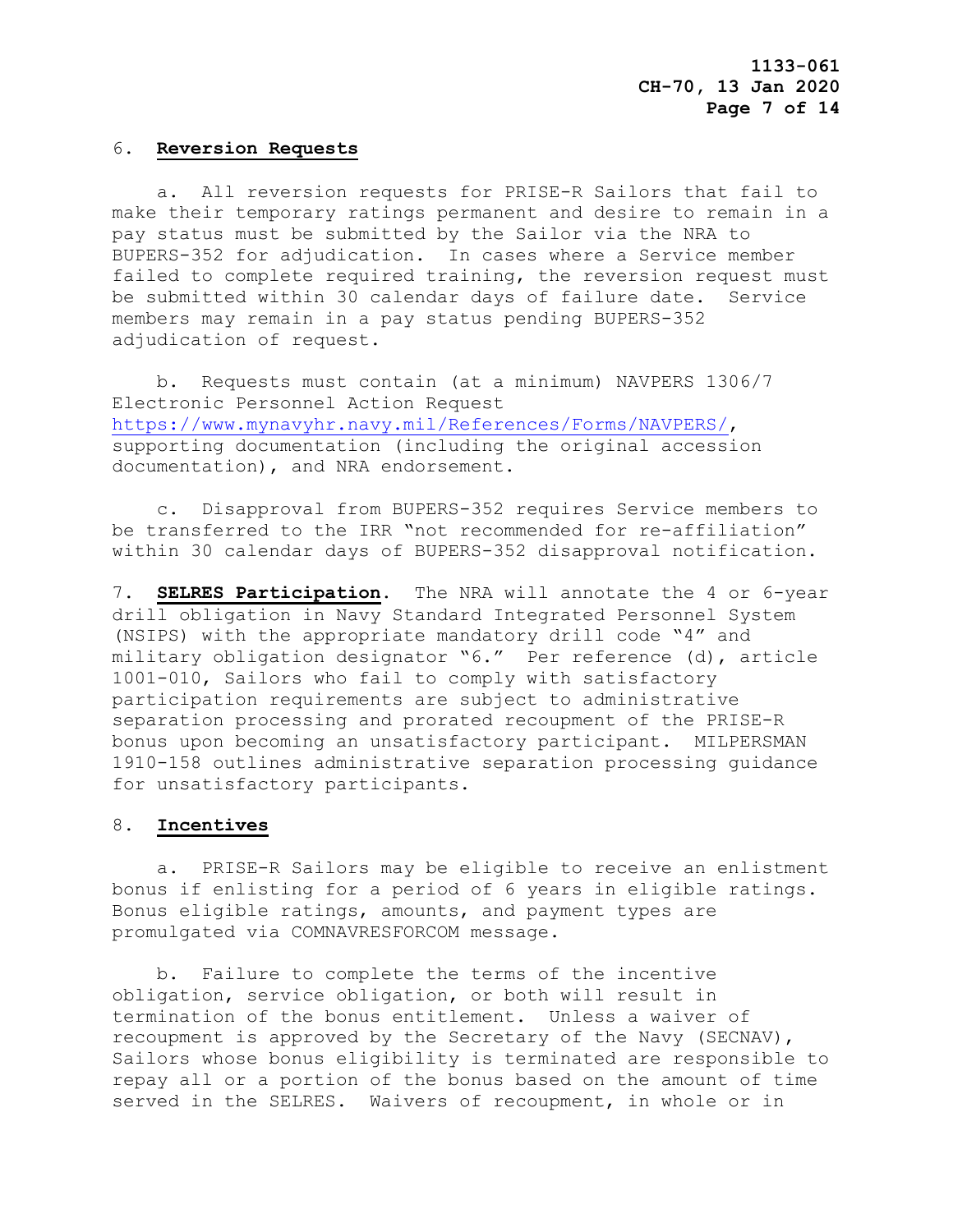part, will be submitted to SECNAV via COMNAVRESFORCOM (N1) for adjudication.

9. **Program Management.** COMNAVRESFORCOM, Force Retention and Career Resources (N15) will monitor PRISE-R Sailors from initial SELRES gain date through completion of SELRES obligation. Minimum tracking requirements include the following:

 a. all PRISE-R Sailors categorized by assignment of mandatory drill code "4," military obligation designator "6," and mobilization assignment status code "TRP;"

b. conversion Navy enlistment classification (NEC);

- c. temporary rating assignment;
- d. date of affiliation;
- e. obligated service;
- f. 18-month window for beginning "A" School;
- g. date reservation made for "A" School;
- h. "A" or "C" School class convening date;
- i. "A" or "C" School completion date;
- j. retention data; and

 k. status of ability to attend training (i.e., Government travel charge card and uniforms issuance) including mobilization status code.

## 10. **Tracking and Reporting of PRISE-R with "A" School**

**Enlistments**. "A" school seats are allocated in the training requirements module application by BUPERS-352 in coordination with NETC (N3) and COMNAVRESFORCOM (N7). Other vacancies are limited in quantity and availability. It is, therefore, critical that NAVCRUITCOM, COMNAVRESFORCOM (N7), NETC (N3), NRAs, and the individual Sailor coordinate scheduling and reservation efforts to ensure "A" school requirements are identified as early as possible and all available seats are scheduled and utilized. This ensures the Sailor receives the required training and minimizes missed training opportunities and extension requests.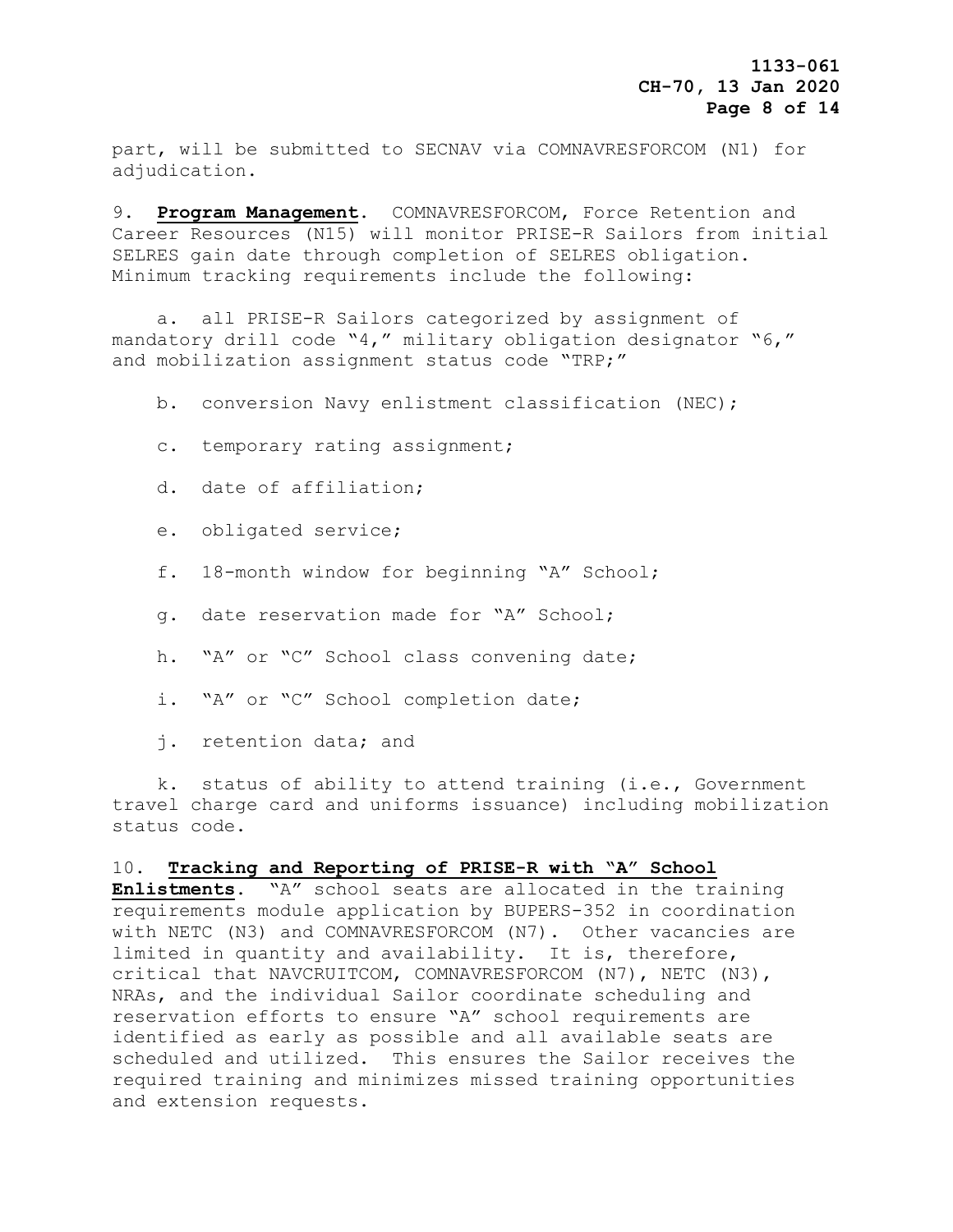11. **Mobilization Assignments.** Once a rating has been made permanent, the mobilization assignment status code "TRP" should be removed and the Sailor may be mobilized to a billet requiring their new permanent rating. Service members who have deferments for involuntary mobilization under other Navy policies will continue to be exempt under the guidelines of those policies.

## 12. **Roles and Responsibilities**

## a. **NAVCRUITCOM** will**:**

 (1) closely coordinate PRISE-R accession planning with NETC (N3) and BUPERS-352, providing a monthly list of PRISE-R affiliations to BUPERS-352;

 (2) identify and process qualified applicants for accession into the PRISE-R Program per this article;

 (3) document the following requirements of the PRISE-R Program in reenlistment documents:

 (a) assignment of a temporary pay grade in the designated conversion rating (NAVET personnel with their entry rating and subsequent (temporary) rating (e.g., MMFN (ITSN), MM3 (IT3)). OSVET personnel will be assigned the non-rate of SN upon entry and a subsequent (temporary) rating  $(e.g., SN (IT3))$ ;

- (b) obligated service;
- (c) enlistment or affiliation bonus (if applicable);
- (d) conditions for payment and recoupment;
- (e) specification of PRISE-R as accession program;
- (f) "A" and or "C" school guarantee (if applicable);

 (g) "A" school requirements or "A" school waiver provisions (if applicable); and

 (h) PRISE-R applicants with guaranteed "A" and or "C" school must be informed of their obligation to attend their "A" school, "C" school, or both by signing NAVPERS 1070/613 stating their understanding of the requirement.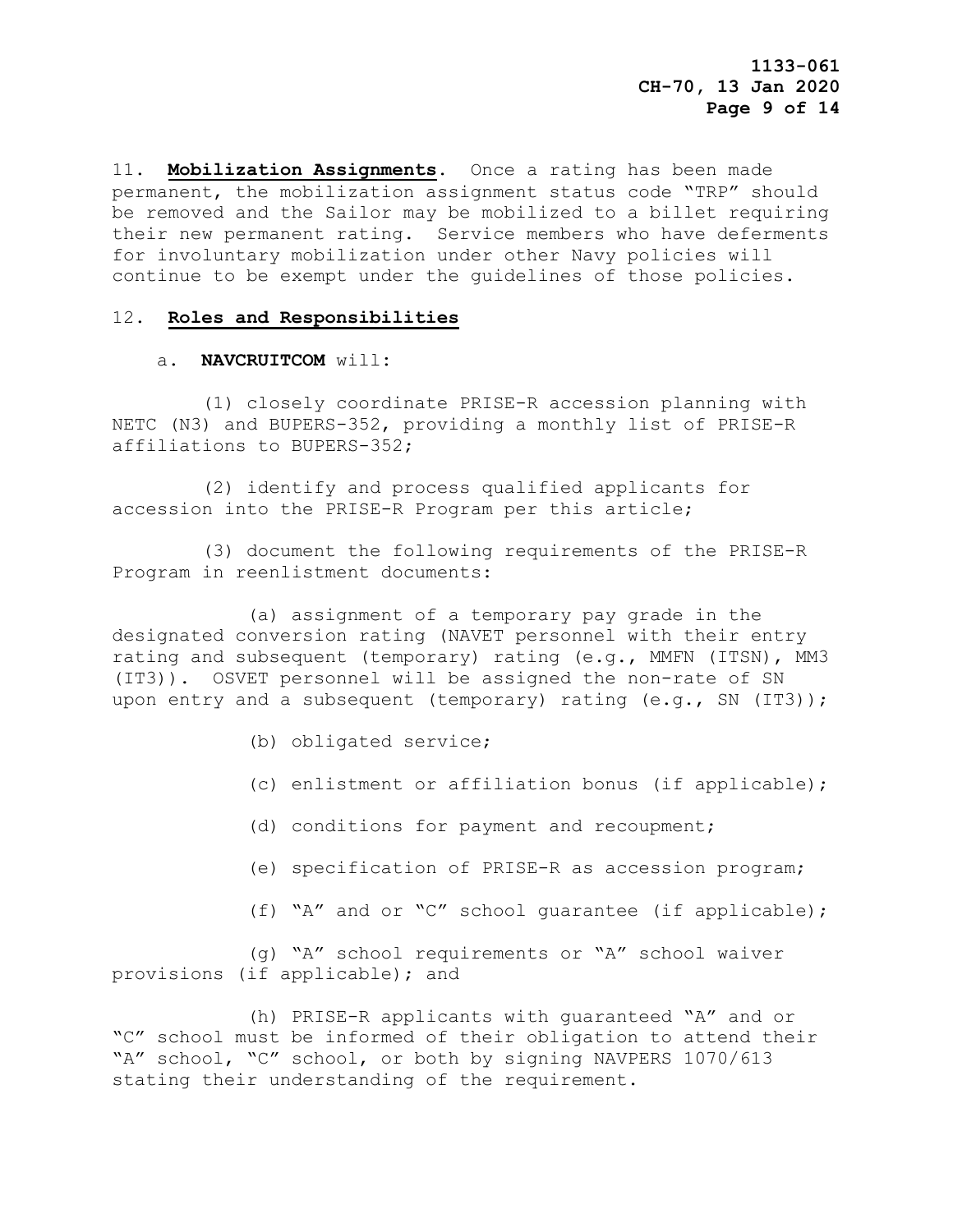**1133-061 CH-70, 13 Jan 2020 Page 10 of 14**

 (4) document PRISE-R Sailors' acquisition codes. NAVCRUITCOM will identify PRISE-R applicants in the Web-based NAVCRUITCOM Accession Management System using unique identifier fields and codes to differentiate PRISE-R applicants. For tracking purposes, the Web based system will indicate the conditions of the enlistment contract as "A" school, "C" school, or both as guaranteed, not required, or waived by the enlisted community manager; and

 (5) ensure submission of a monthly report of all PRISE-R accessions to BUPERS-352, COMNAVRESFORCOM (N1), and NETC (N3) for program management.

#### b. **BUPERS-352** will:

 (1) input PRISE-R "A" and or "C" school requirements in training requirements module based on the projected accession goals through the future year defense plan. Closely coordinate PRISE-R accession planning with NAVCRUITCOM, Operations Department (N3), NETC (N3), and COMNAVRESFORCOM;

 (2) adjudicate waiver and reversion requests within 10 working days of receipt; and

 (3) provide NETC (N3) recommended FY PRISE-R quotas by available ratings. Coordinate with NAVCRUITCOM available PRISE-R quotas by rating, and update quota allocation as directed in NETC's FY recruiting goals, policies, and training guidance, and any subsequent revisions.

## c. **NETC (N3)** will:

 (1) spread the "A" and or "C" school requirements for PRISE-R applicants based on the approved student input plan, and (as necessary) assist in obtaining additional quotas from unused Active Component (AC) and Full Time Support (FTS) seats 30 calendar days prior to convening, providing this information to COMNAVRESFORCOM (N7), BUPERS, Enlisted Community Management Division (BUPERS-32), BUPERS-352 (FTS), and NAVCRUITCOM; and

 (2) provide a monthly update of available school seats with applicable convene dates to BUPERS-352 and COMNAVRESFORCOM. d. **COMNAVRESFORCOM (N7) and (N1)** will:

 (1) coordinate "A" school assignments for PRISE-R Sailors guaranteed "A" school (COMNAVRESFORCOM, (N7));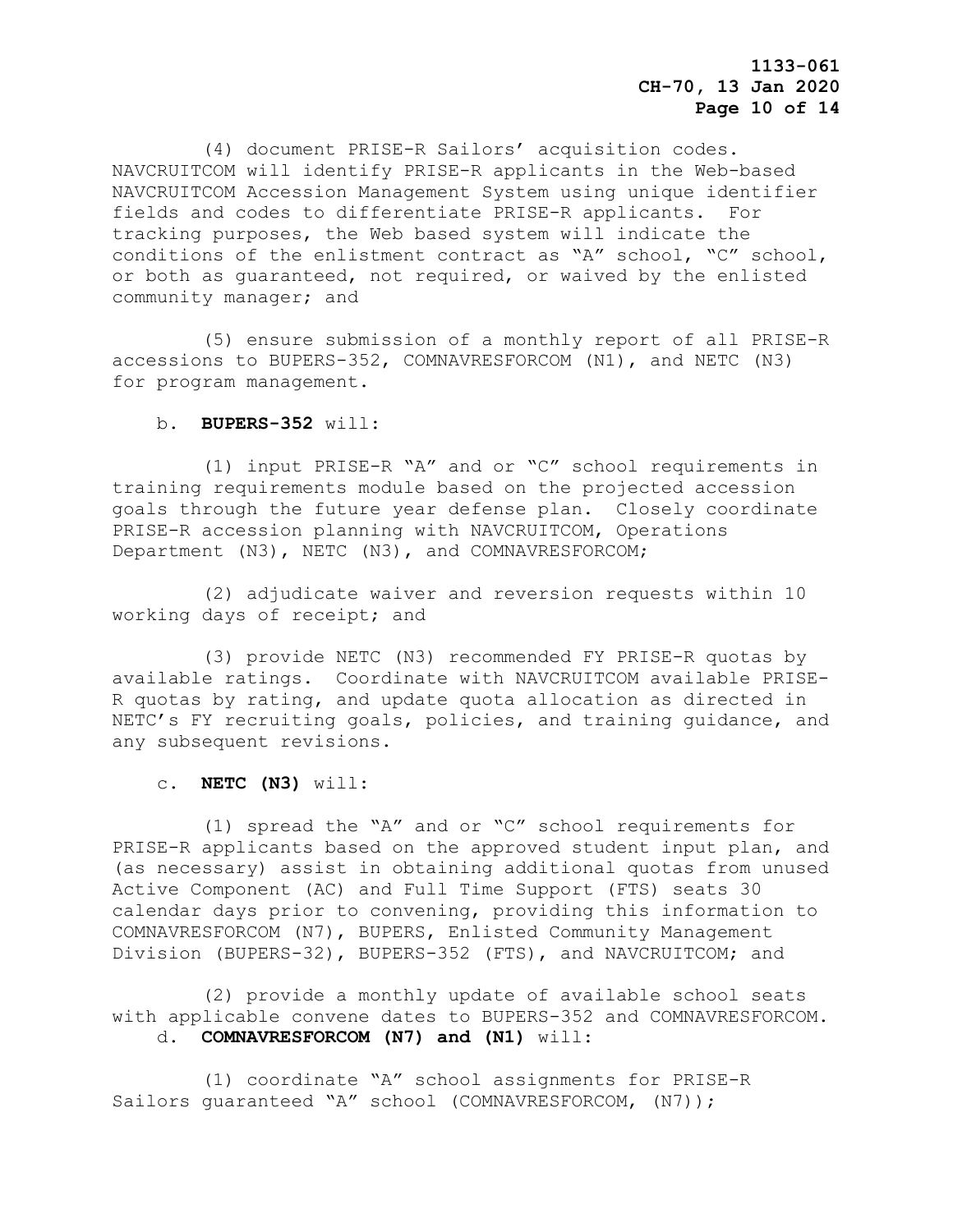(2) coordinate course convene date change requests with NETC (N3) and NETC, Learning and Development Division (N7);

 (3) provide adjudication for extension requests as required within 10 working days (COMNAVRESFORCOM (N7));

 (4) approve billet assignment for PRISE-R Sailors in their temporary rating (COMNAVRESFORCOM (N1));

 (5) initiate bonus payment (if eligible) upon notification from the NRA (COMNAVRESFORCOM (N1));

 (6) initiate bonus recoupment upon receipt of bonus termination letter from NRA (COMNAVRESFORCOM (N1)); and

 (7) track all Sailors currently in the PRISE-R Program (COMNAVRESFORCOM (N1)).

## e. **Reserve Component Command (RCC)** will:

 (1) assign a regional PRISE-R coordinator as liaison between the NRAs and COMNAVRESFORCOM (N1) and COMNAVRESFORCOM (N7);

 (2) track all PRISE-R Sailors in the region and provide monthly updates to COMNAVRESFORCOM (N1) and COMNAVRESFORCOM (N7);

 (3) review all documentation from the NRA providing endorsement and forward within 10 working days to COMNAVRESFORCOM (N1);

 (4) ensure the NRA assigns the temporary rating, temporary NEC, and mobilization assignment status code "TRP" (COMNAVRESFORCOM (N1)); and

 (5) ensure the NRA completes the PRISE-R checklist for each PRISE-R Sailor (COMNAVRESFORCOM (N1)).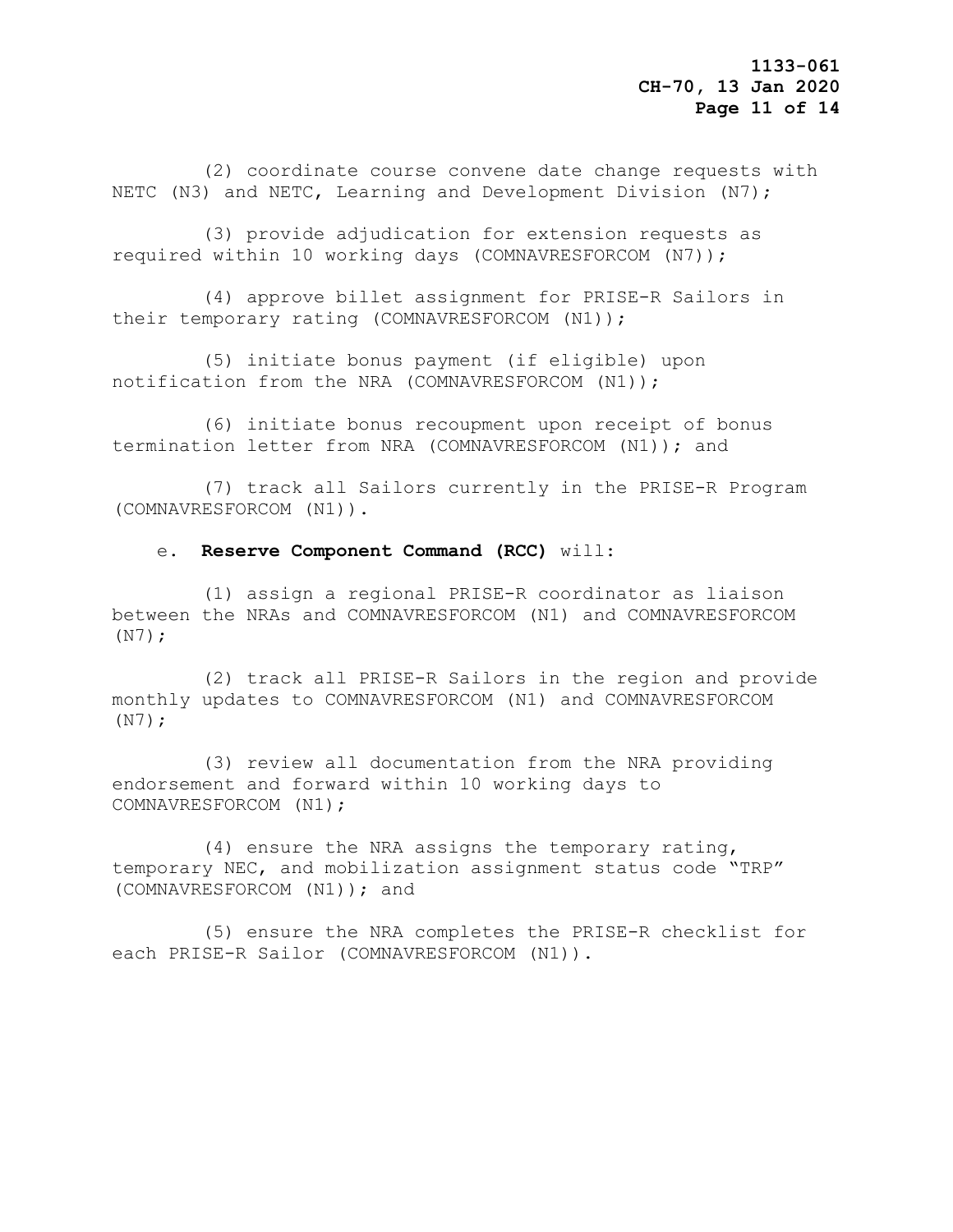## f. **Gaining NRA** will:

 (1) appoint (in writing) an AC/FTS Sailor to act as the PRISE-R command sponsor. PRISE-R command sponsor will use [PRISE-R Gain Checklist](https://private.navyreserve.navy.mil/cnrfc/N-Codes/N1/cnrfc_N15/N151/PRISER/PRISE-R%20Gain%20%20Sponsor%20checklist%20final.pdf) to track and monitor each PRISE-R Sailor at the NRA until program completion. PRISE-R command sponsor will retain completed [PRISE-R Gain Checklists](https://private.navyreserve.navy.mil/cnrfc/N-Codes/N1/cnrfc_N15/N151/PRISER/PRISE-R%20Gain%20%20Sponsor%20checklist%20final.pdf) on file for 24 months. PRISE-R command sponsor will report status updates to regional PRISE-R coordinator monthly;

 (2) ensure the NRA training department explains the process for completing "A" and or "C" school;

 (3) refer to reference (d), article 1100-050 for strength gain guidance. PRISE-R Sailors must be gained in their entry rating or as a non-rated as is the case with OSVETs who are gained as an SN. Once gain is posted to NSIPS, the entry rating or non-rate must be changed to the temporary rating;

 (4) ensure electronic service record entries for NAVET personnel are entered with their entry rating and subsequent (temporary) rating (e.g., MMFN (ITSN), MM3 (IT3)). OSVET personnel will be assigned the non-rate of SN upon entry, and a subsequent (temporary) rating (e.g., SN (IT3));

 (5) assign PRISE-R accessions the mandatory drill code "4," military obligation designator "6," and mobilization assignment status code "TRP;"

 (6) request conversion NEC via NAVPERS 1221/6 Navy Enlisted Classification Change Request, <https://www.mynavyhr.navy.mil/References/Forms/NAVPERS/> from NAVPERSCOM, Enlisted Placement Management Branch (PERS-4013). Refer to reference (d), article 1221-010 for additional guidance;

 (7) submit a request for ADT orders for PRISE-R Service members with guaranteed "A" and or "C" school to attend the assigned "A" and or "C" school to COMNAVRESFORCOM (N7) within 30 calendar days following the Service member's first drill weekend. Refer to the Catalog of Navy Training Courses for required prerequisites and documentation. Request must be made per COMNAVRESFORCOM (N7) guidance;

 (8) submit ADT orders to "A" and or "C" school via Navy Reserve Order Writing System;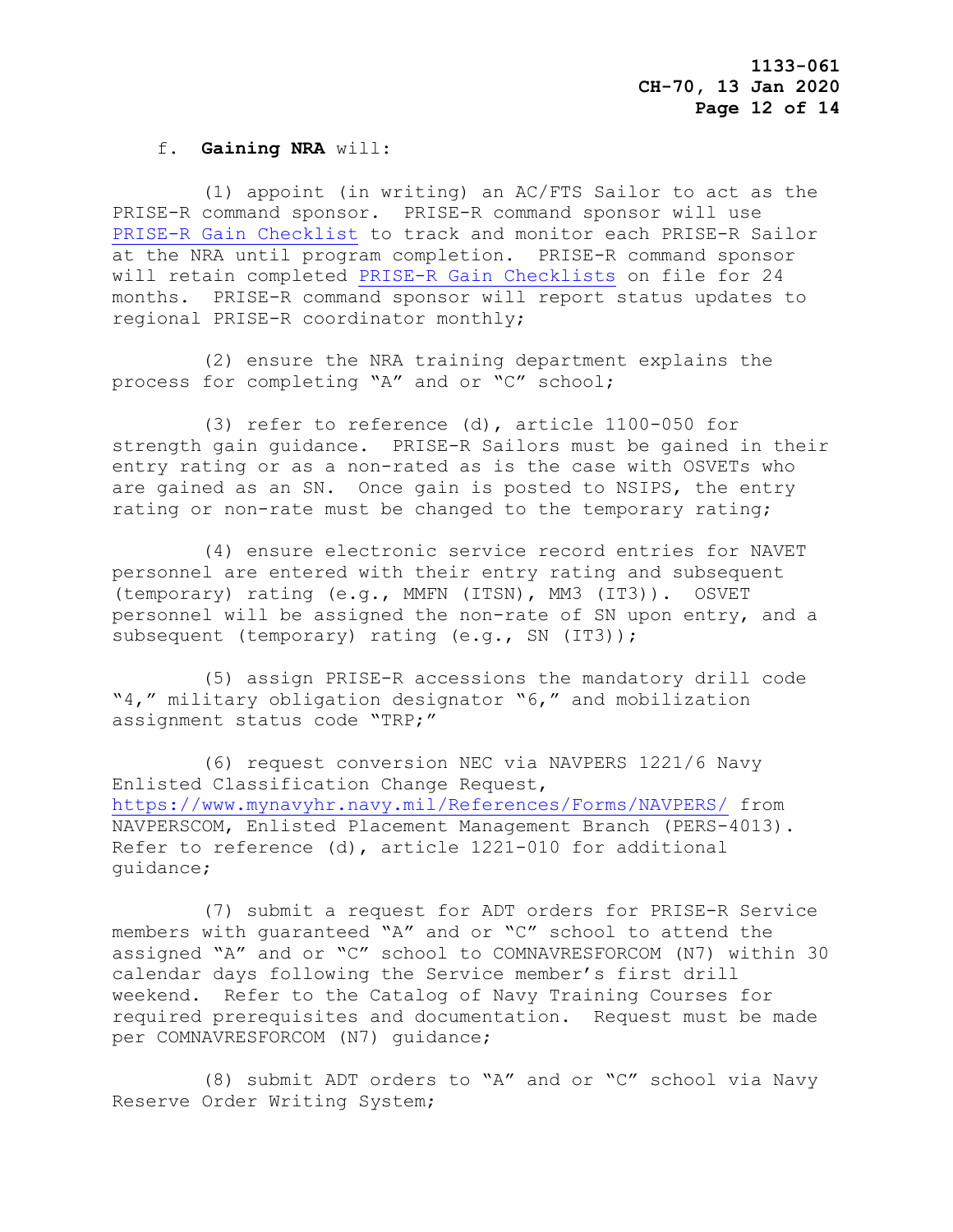(9) conduct a career development board for PRISE-R Sailors within 60 calendar days of accession and again at 6 months after accession:

 (a) address "A" and or "C" school scheduling with individuals guaranteed "A" and or "C" school and

 (b) 6 months after accession, the NRA will complete written counseling for Sailors who have not attended "A" and or "C" school, and begin "A" and or "C" school waiver or extension submission (if applicable).

 (10) track NEC removal requests. Submit NAVPERS 1221/6, NEC request with supporting documentation (including accession documentation) "A" and or "C" school completion certificates, and enlisted qualifications history entry to NAVPERSCOM (PERS-4013) with information copy to COMNAVRESFORCOM (N1). Request removal of conversion NECs upon successful conversion or failure to complete all requirements;

 (11) notify COMNAVRESFORCOM (N15) and BUPERS-352 after successful completion of all PRISE-R requirements;

 (12) initiate inactive duty training (IDT) orders in IDT Order Writer, assigning Sailor to local operation support unit with a projected rotation date no greater than 6 months from date of SELRES gain; and

 (13) ensure Sailor is applying for a billet within Sailor's temporary rating utilizing [MyNavy Assignment.](https://my.navy.mil/)

 (14) During their first career development board, ensure PRISE-R Program Sailors with guaranteed "A" and or "C" school must document via NAVPERS 1070/613 their understanding of their obligation to attend "A" and or "C" school on the date to be coordinated with and assigned by COMNAVRESFORCOM (N7) within 18 months of affiliation.